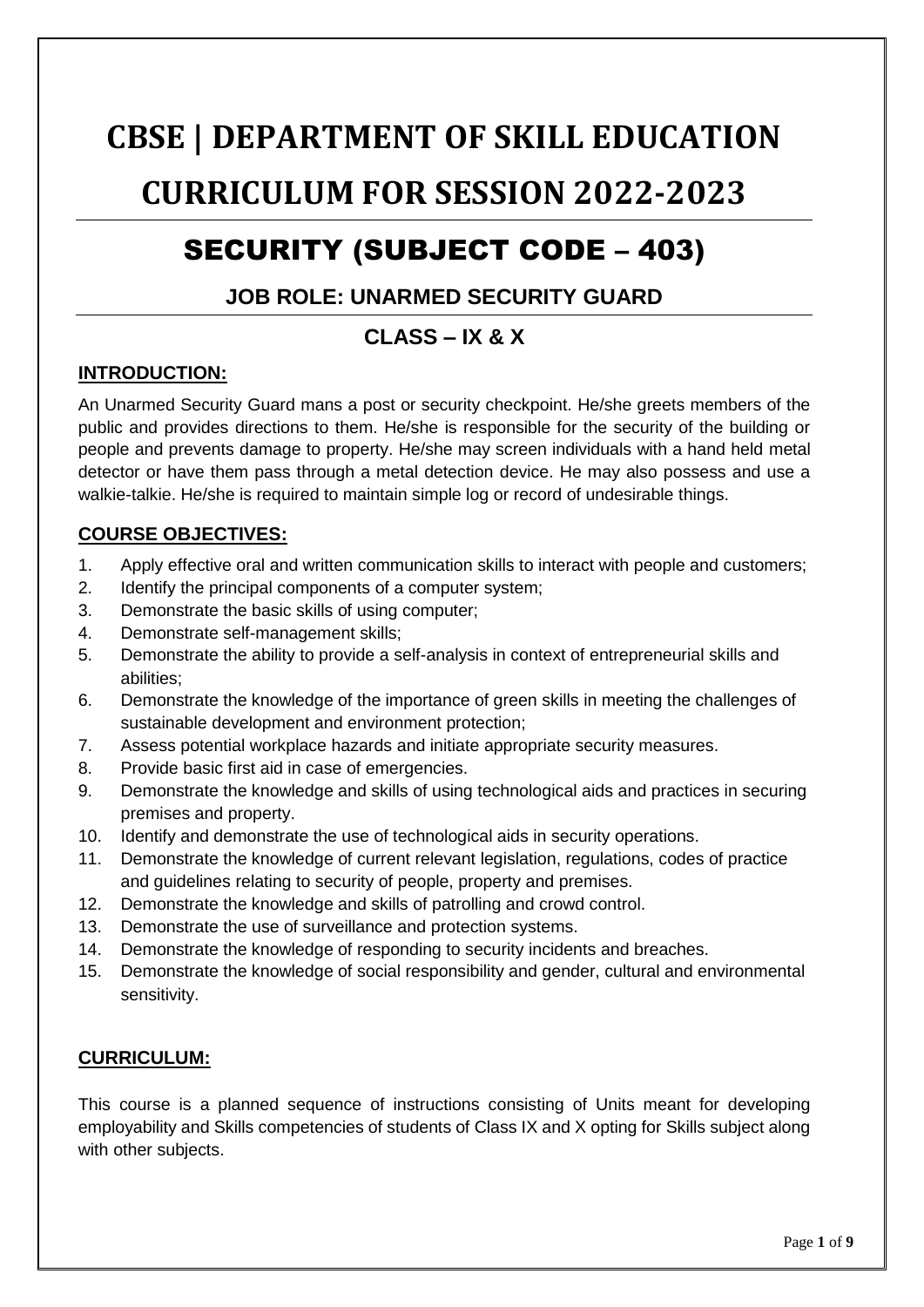## SECURITY (SUBJECT CODE - 403)

## CLASS – IX (SESSION 2022-2023)

**Total Marks: 100 (Theory-50 + Practical-50)**

|          | <b>UNITS</b>                                                             |                             | <b>NO. OF HOURS</b><br>for Theory and Practical<br>200 | <b>MAX. MARKS</b><br>for Theory and<br><b>Practical</b><br>100 |
|----------|--------------------------------------------------------------------------|-----------------------------|--------------------------------------------------------|----------------------------------------------------------------|
|          | <b>Employability Skills</b>                                              |                             |                                                        |                                                                |
|          | Unit 1: Communication Skills-I                                           | 10                          |                                                        | $\overline{2}$                                                 |
| ⋖        | Unit 2: Self-Management Skills-I                                         |                             | 10                                                     | $\overline{2}$                                                 |
| Part     | Unit 3 : ICT Skills-I                                                    | 10                          |                                                        | $\overline{2}$                                                 |
|          | Unit 4 : Entrepreneurial Skills-I                                        | 15                          |                                                        | $\overline{2}$                                                 |
|          | Unit 5 : Green Skills-I                                                  | 05                          |                                                        | $\overline{2}$                                                 |
|          | <b>Total</b>                                                             | 50                          |                                                        | 10                                                             |
|          | <b>Subject Specific Skills</b>                                           | <b>Theory</b><br>(In Hours) | <b>Practical</b><br>(In Hours)                         | <b>Marks</b>                                                   |
|          | Unit 1: Disaster Management and<br><b>Emergency Response</b>             | 20                          | 10                                                     |                                                                |
| <u>ന</u> | Unit 2: Development and Maintenance<br>of Relationship with Stakeholders | 15                          | 05                                                     | 20                                                             |
| Part     | Unit 3: Occupational Health and Safety<br>Procedures                     | 20                          | 10                                                     |                                                                |
|          | Unit 4: Observing and Monitoring<br>People                               | 20                          | 10                                                     | 20                                                             |
|          | Unit 5: First Aid at Workplace (Basic)                                   | 20                          | 20                                                     |                                                                |
|          | <b>Total</b>                                                             | 95                          | 55                                                     | 40                                                             |
|          | <b>Practical Work</b>                                                    |                             |                                                        |                                                                |
| U        | <b>Practical Examination</b>                                             |                             |                                                        | 15                                                             |
| art      | <b>Written Test</b>                                                      |                             |                                                        | 10                                                             |
| <u>ռ</u> | Viva Voce                                                                |                             |                                                        | 10                                                             |
|          | <b>Total</b>                                                             |                             |                                                        | 35                                                             |
|          | <b>Project Work/Field Visit</b>                                          |                             |                                                        |                                                                |
|          | <b>Practical File/ Student Portfolio</b>                                 |                             |                                                        | 10                                                             |
| Part D   | Viva Voce                                                                |                             |                                                        | 05                                                             |
|          | <b>Total</b>                                                             |                             |                                                        | 15                                                             |
|          | <b>GRAND TOTAL</b>                                                       |                             | 200                                                    | 100                                                            |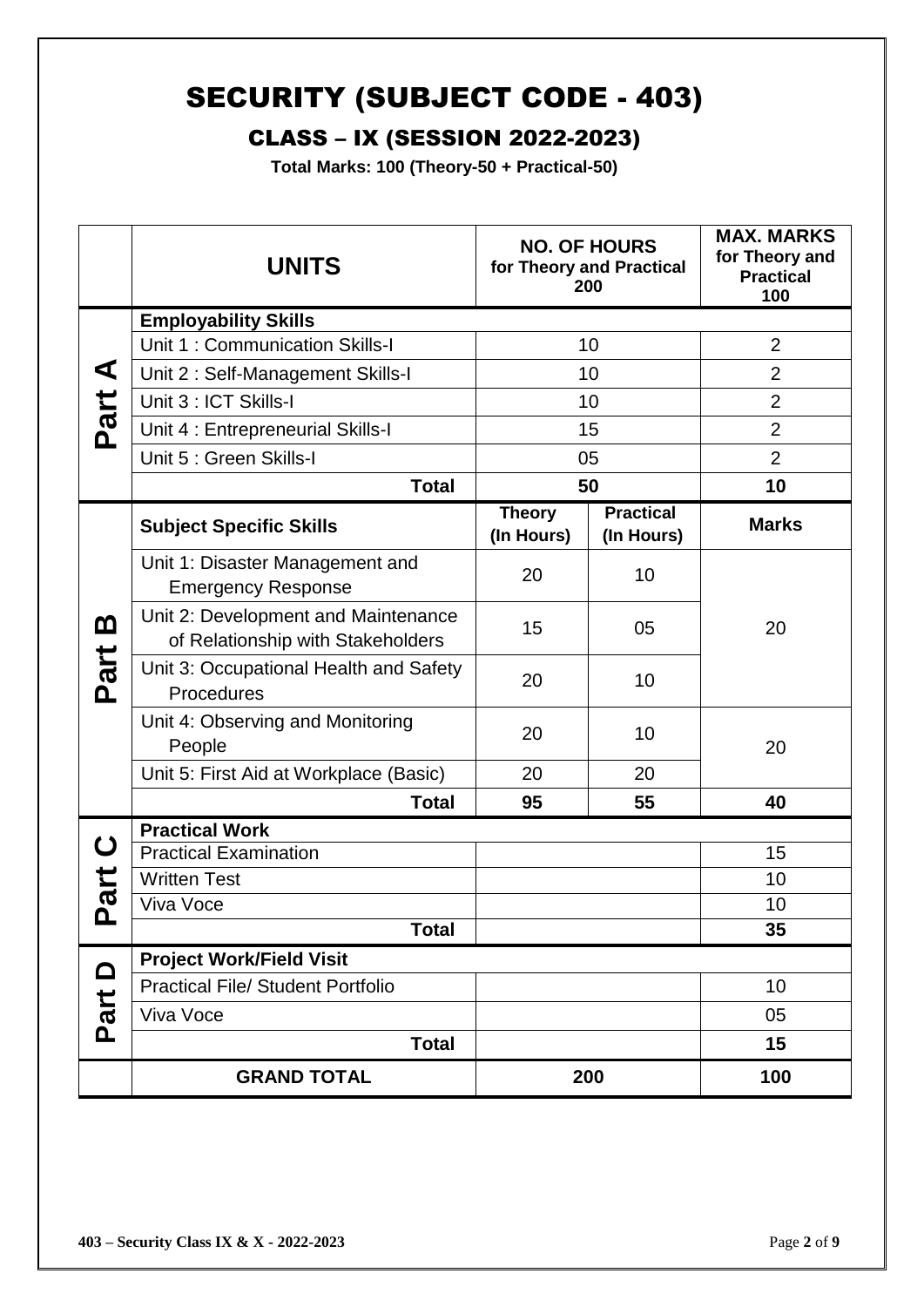## **DETAILED CURRICULUM/TOPICS:**

## **Part-A: EMPLOYABILITY SKILLS**

| <b>S. No.</b> | <b>Units</b>                                                    | <b>Duration in Hours</b> |
|---------------|-----------------------------------------------------------------|--------------------------|
| $\mathbf 1$ . | Unit 1: Communication Skills-I                                  | 10                       |
| 2.            | Unit 2: Self-management Skills-I                                | 10                       |
| 3.            | Unit 3: Basic Information and Communication Technology Skills-I | 10                       |
| 4.            | Unit 4: Entrepreneurial Skills-I                                | 15                       |
| 5.            | Unit 5: Green Skills-I                                          | 05                       |
|               | TOTAL                                                           | 50                       |

**NOTE: Detailed Curriculum/ Topics to be covered under Part A: Employability Skills can be downloaded from CBSE website**.

### **Part-B – SUBJECT SPECIFIC SKILLS**

| <b>S. No.</b>           | <b>UNITS</b>                                                                                                                                 |
|-------------------------|----------------------------------------------------------------------------------------------------------------------------------------------|
| 1                       | <b>Disaster Management and Emergency Response</b>                                                                                            |
|                         | Identify natural and manmade disasters                                                                                                       |
|                         | Identify elements of disaster and emergency management.                                                                                      |
|                         | Deal with fire emergencies                                                                                                                   |
| $\overline{2}$          | Development and Maintenance of Relationship with Stakeholders                                                                                |
|                         | Identify stakeholders and their role                                                                                                         |
|                         | Communicate effectively with stakeholders                                                                                                    |
|                         | Describe the factors that influence the development and maintenance of<br>$\qquad \qquad -$                                                  |
|                         | relationship with stakeholders                                                                                                               |
|                         | Manage conflicts                                                                                                                             |
| $\overline{3}$          | <b>Occupational Health and Safety Procedures</b>                                                                                             |
|                         | Describe the various common hazards and risks at workplace                                                                                   |
|                         | Describe the various stages involved in assessment and management of risks                                                                   |
|                         | associated with hazards                                                                                                                      |
|                         | Describe the measures for controlling hazards at workplace                                                                                   |
| $\overline{\mathbf{4}}$ | <b>Observing and Monitoring People</b>                                                                                                       |
|                         | Demonstrate the knowledge of using senses in observing people<br>$\qquad \qquad -$                                                           |
|                         | Describing the procedure for maintaining a secure environment                                                                                |
|                         | Describe the reason of security breach and procedure for reporting incidents                                                                 |
| 5                       | <b>First Aid at Workplace (Basic)</b>                                                                                                        |
|                         | Describe the various factors affecting health at workplace and relate them                                                                   |
|                         | with first aid practices                                                                                                                     |
|                         | Identify facilities, equipment and materials for First Aid                                                                                   |
|                         | Perform the role of First Aider in case of fever, heat stroke, back pain,                                                                    |
|                         | asthma, and food borne illness                                                                                                               |
|                         | Perform the role of first aider in cuts, bleeding, burns, insect bites and stings,<br>$\overline{\phantom{0}}$                               |
|                         | dog bites and snake bites                                                                                                                    |
| 6                       | <b>Work Integrated Learning- Security Services - L1</b>                                                                                      |
|                         | Describe the role of security                                                                                                                |
|                         | Distinguish between different types and purposes of security<br>$-$<br>Describe the various career opportunities in national security forces |
|                         | -                                                                                                                                            |
|                         | Keep physically fit                                                                                                                          |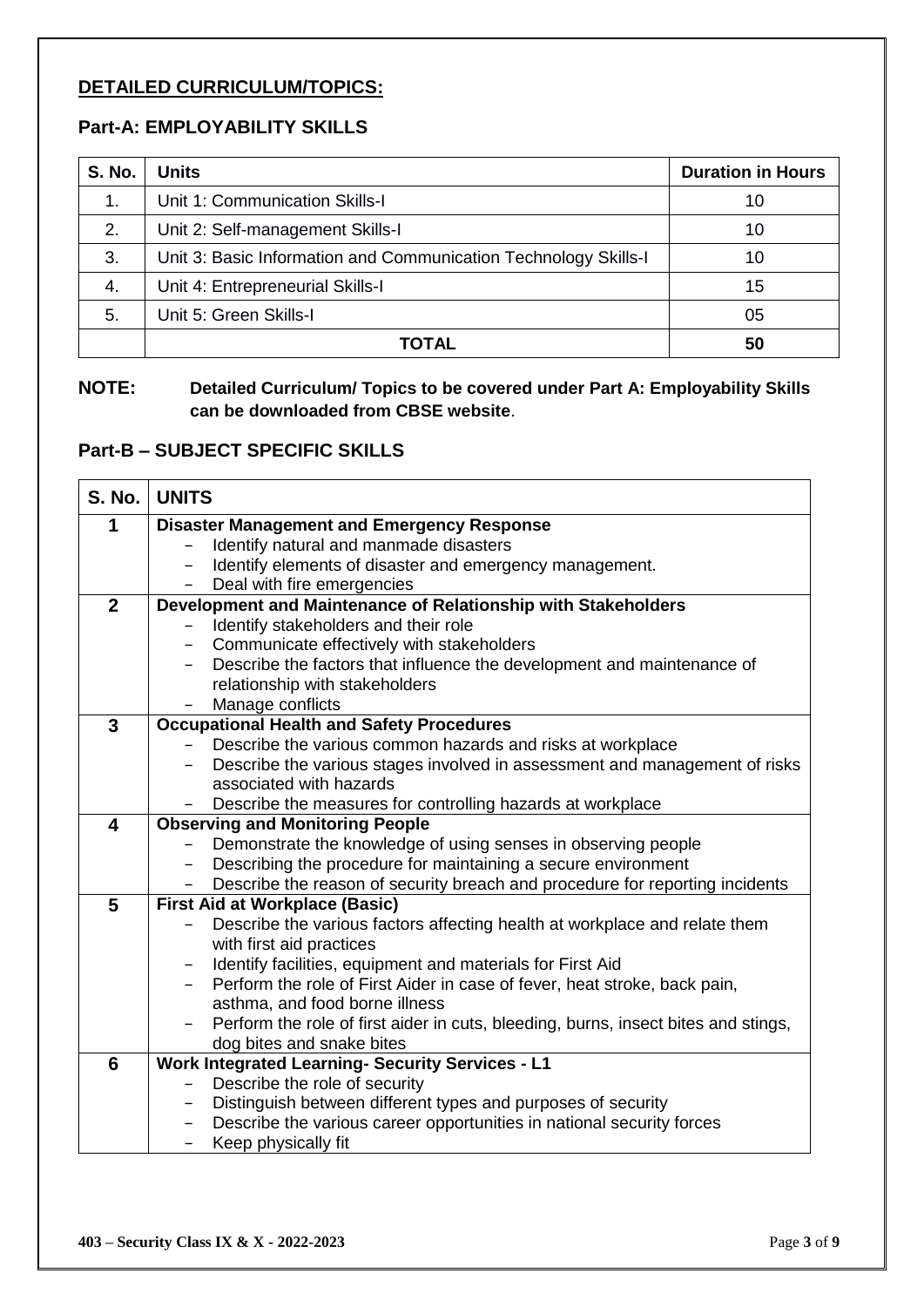## SECURITY (SUBJECT CODE - 403)

## CLASS – X (SESSION 2022-2023)

**Total Marks: 100 (Theory-50 + Practical-50)**

|                       | <b>UNITS</b>                                                             | <b>NO. OF HOURS</b><br>for Theory and<br><b>Practical</b><br>200 |                                | <b>MAX. MARKS for</b><br><b>Theory and</b><br><b>Practical</b><br>100 |
|-----------------------|--------------------------------------------------------------------------|------------------------------------------------------------------|--------------------------------|-----------------------------------------------------------------------|
|                       | <b>Employability Skills</b>                                              | 10                                                               |                                |                                                                       |
| ⋖                     | Unit 1: Communication Skills-II*                                         |                                                                  |                                |                                                                       |
|                       | Unit 2: Self-Management Skills-II                                        | 10                                                               |                                | 3                                                                     |
| Part                  | Unit 3 : ICT Skills-II                                                   | 10                                                               |                                | 3                                                                     |
|                       | Unit 4 : Entrepreneurial Skills-II                                       | 15                                                               |                                | 4                                                                     |
|                       | Unit 5 : Green Skills-II*                                                | 05                                                               |                                |                                                                       |
|                       | <b>Total</b>                                                             | 50                                                               |                                | 10                                                                    |
|                       | <b>Subject Specific Skills</b>                                           | <b>Theory</b><br>(In Hours)                                      | <b>Practical</b><br>(In Hours) | <b>Marks</b>                                                          |
|                       | Unit 1: Basic Drill and Defensive<br>Techniques                          | 5                                                                | 10                             | 9                                                                     |
| <u>ന</u>              | Unit 2: Disaster Management and<br>Emergency Response (Advanced)         | 10                                                               | 15                             | 8                                                                     |
| Part                  | Unit 3: Security Structure and Laws<br><b>Governing Private Security</b> | 10                                                               | $\overline{2}$                 | $\overline{7}$                                                        |
|                       | Unit 4: Introduction to Information<br>Technology                        | 5                                                                | 10                             | 12                                                                    |
|                       | Unit 5: Email Messaging                                                  | 5                                                                | 10                             | 4                                                                     |
|                       | Unit 6: First Aid Practices (Advanced)*                                  | 5                                                                | 18                             | $\overline{\phantom{0}}$                                              |
|                       | Unit 7: Work Integrated Learning -<br><b>Security Services L2*</b>       | 20                                                               | 25                             |                                                                       |
|                       | <b>Total</b>                                                             | 60                                                               | 90                             | 40                                                                    |
|                       | <b>Practical Work</b>                                                    |                                                                  |                                |                                                                       |
|                       | <b>Practical Examination</b><br><b>Written Test</b>                      |                                                                  |                                | 15<br>10                                                              |
| $\boldsymbol{\sigma}$ | Viva Voce                                                                |                                                                  |                                | 10                                                                    |
| <u>n</u>              | <b>Total</b>                                                             |                                                                  |                                | 35                                                                    |
|                       | <b>Project Work/Field Visit</b>                                          |                                                                  |                                |                                                                       |
| Part D                | <b>Practical File/ Student Portfolio</b>                                 |                                                                  |                                | 10                                                                    |
|                       | Viva Voce                                                                |                                                                  |                                | 05                                                                    |
|                       | <b>Total</b>                                                             |                                                                  |                                | 15                                                                    |
|                       | <b>GRAND TOTAL</b>                                                       | 200                                                              |                                | 100                                                                   |

**Note: \* marked units are to be assessed through Internal Assessment/ practical/ Student Activities. They are not to be assessed in Theory Exams. No question shall be asked from this portion in Theory exams.**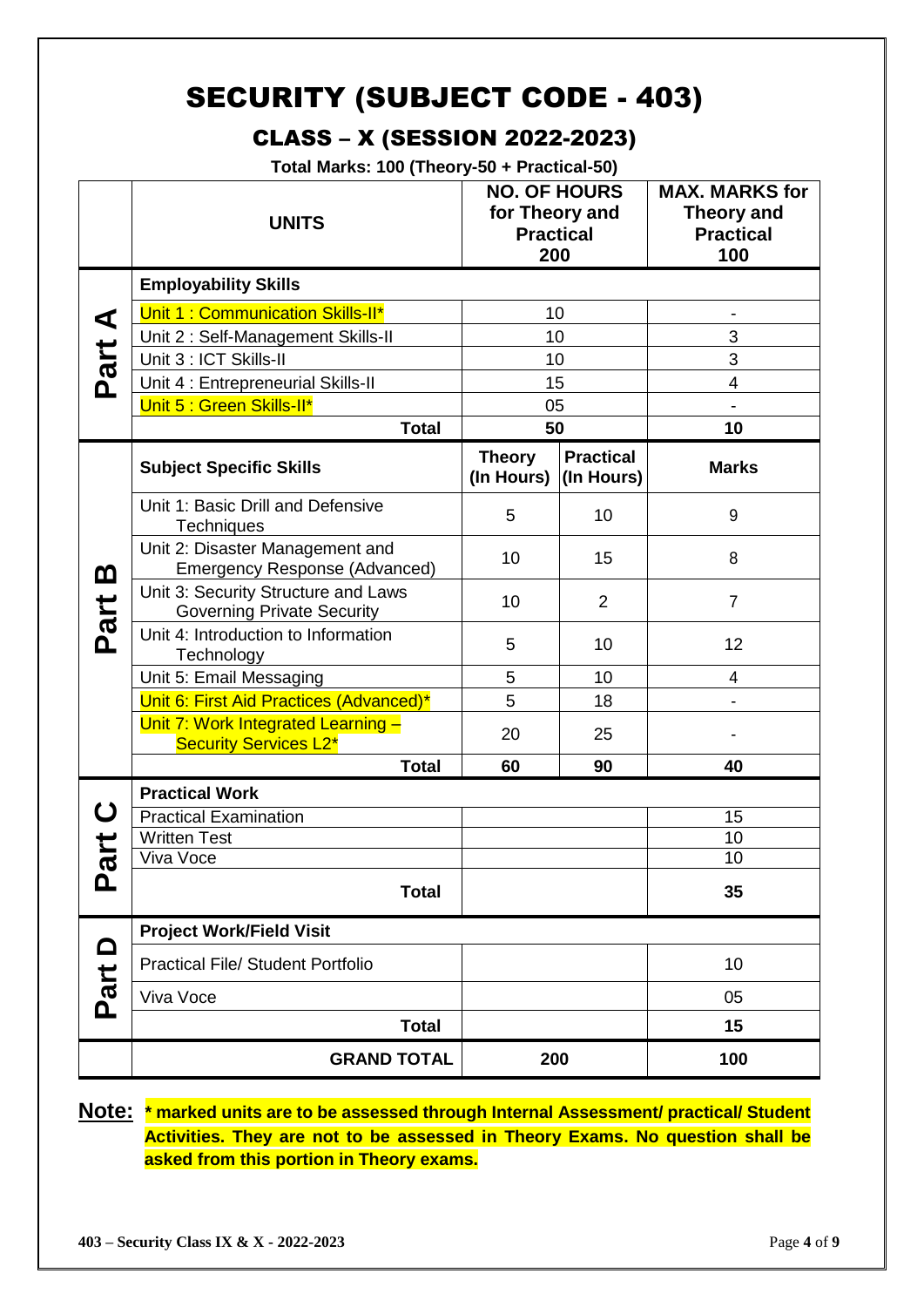## **DETAILED CURRICULUM/TOPICS:**

### **Part-A: EMPLOYABILITY SKILLS**

| <b>S. No.</b> | <b>Units</b>                                                     | <b>Duration in Hours</b> |
|---------------|------------------------------------------------------------------|--------------------------|
| 1.            | Unit 1: Communication Skills-II*                                 | 10                       |
| 2.            | Unit 2: Self-management Skills-II                                | 10                       |
| 3.            | Unit 3: Basic Information and Communication Technology Skills-II | 10                       |
| -4.           | Unit 4: Entrepreneurial Skills-II                                | 15                       |
| 5.            | Unit 5: Green Skills-II*                                         | 05                       |
|               | TOTAL                                                            | 50                       |

## **Note: \* marked units are to be assessed through Internal Assessment/ Student Activities. They are not to be assessed in Theory Exams**

**Detailed Curriculum/ Topics to be covered under Part A: Employability Skills can be downloaded from CBSE website**.

### **Part-B – SUBJECT SPECIFIC SKILLS**

| <b>S. No.</b> | <b>UNITS</b>                                                                                               |
|---------------|------------------------------------------------------------------------------------------------------------|
| 1             | <b>Basic Drill and Defensive Techniques</b>                                                                |
|               | Demonstrate the ability to Participate effectively in drill and follow drill commands                      |
|               | Demonstrate personal Grooming practices<br>$\overline{\phantom{a}}$                                        |
|               | Identify vulnerable parts of human body from self-defense point of view<br>$\blacksquare$                  |
|               | Demonstrate basic self-defense techniques<br>$\overline{\phantom{a}}$                                      |
|               |                                                                                                            |
| $\mathbf{2}$  | Disaster Management and Emergency Response(Advanced)                                                       |
|               | Describe the importance of disaster management and Emergency response                                      |
|               | Describe the various aspects of disaster management and emergency response<br>$\overline{\phantom{a}}$     |
|               | Describe the role and responsibilities of Emergency Response team<br>$\overline{\phantom{a}}$              |
|               | Describe various types of fire, their causes and methods of extinguishing fire<br>$\overline{\phantom{a}}$ |
|               |                                                                                                            |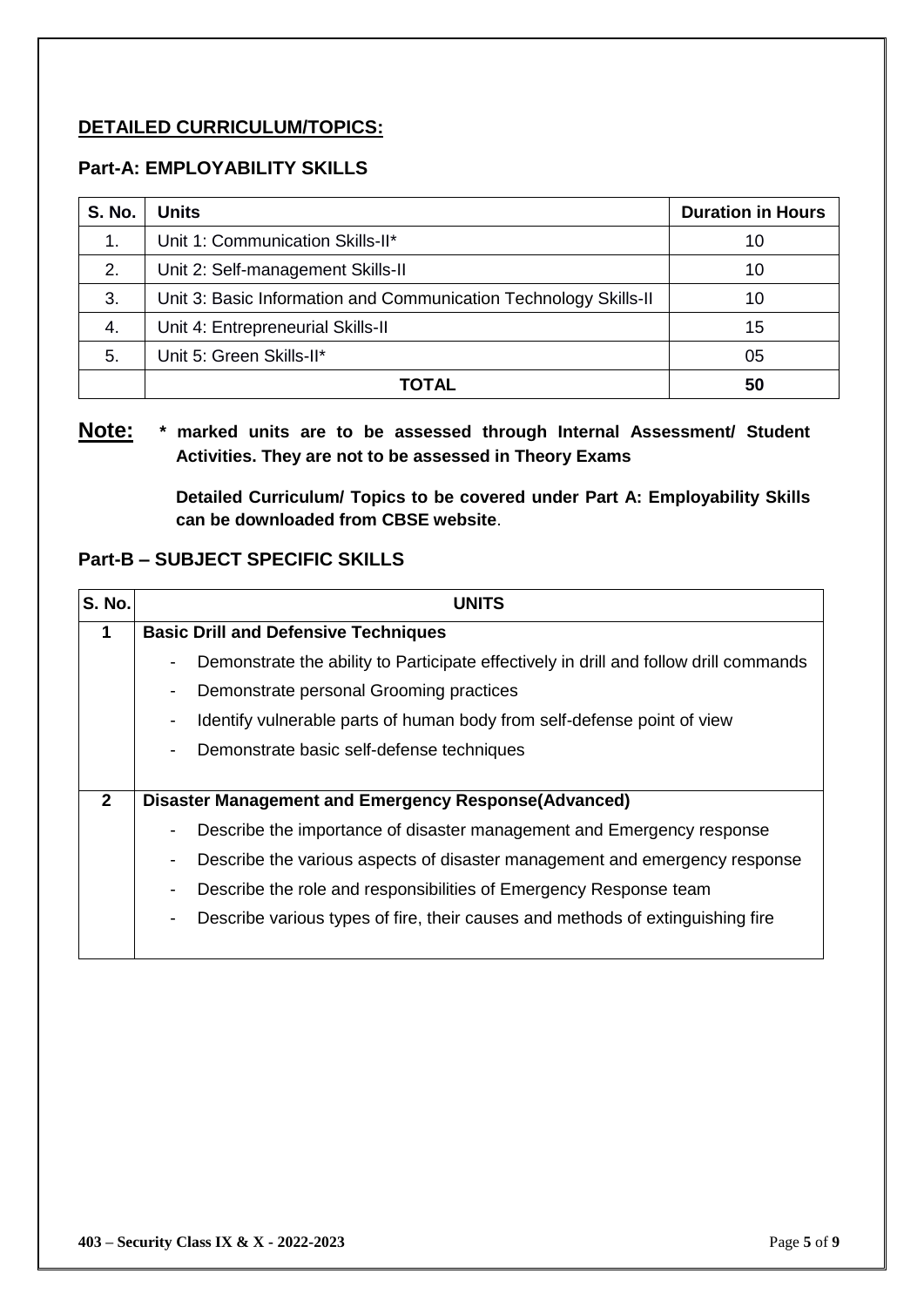| S. No.                  | <b>UNITS</b>                                                                                     |  |  |
|-------------------------|--------------------------------------------------------------------------------------------------|--|--|
| 3                       | <b>Security Structure and Laws Governing Private Security</b>                                    |  |  |
|                         | Describe the security structure in India<br>$\blacksquare$                                       |  |  |
|                         | Describe the major role and functions of army, Indian air force and navy in<br>$\blacksquare$    |  |  |
|                         | providing security from external and internal threats                                            |  |  |
|                         | Describe the major role and functions of Para Military Forces<br>$\blacksquare$                  |  |  |
|                         | Describe the major role and functions of Central Police Forces<br>$\overline{\phantom{a}}$       |  |  |
|                         | Describe the major role and functions of State Police Force<br>$\blacksquare$                    |  |  |
|                         | Describe the role and functions of Private Security<br>$\blacksquare$                            |  |  |
|                         | Describe the various Acts and Regulations governing Security in India<br>$\blacksquare$          |  |  |
| 4                       | <b>Introduction to Information Technology</b>                                                    |  |  |
|                         | Describe the role and functions of the various parts of computer system                          |  |  |
|                         | Describe the various features of a computer system used for creating documents<br>$\blacksquare$ |  |  |
|                         | and pictures                                                                                     |  |  |
|                         | Describe the procedure of managing file and folders                                              |  |  |
| $5\phantom{.0}$         | <b>Email Messaging</b>                                                                           |  |  |
|                         | Describe the use and features of email                                                           |  |  |
|                         | Describe the procedure of sending forwarding and searching emails<br>$\overline{\phantom{a}}$    |  |  |
|                         | Organizing emails and managing contacts                                                          |  |  |
|                         | Describe the various aspects of email etiquettes                                                 |  |  |
| $6\phantom{1}6$         | <b>First Aid at Workplace (Advanced)*</b>                                                        |  |  |
|                         | Describe the procedure for performing basic First Aid                                            |  |  |
|                         | Describe the various methods of evacuation and rescue operation                                  |  |  |
|                         | Describe the use of various types of knots in rescue operation                                   |  |  |
|                         | Describe the role and functions of human body systems                                            |  |  |
|                         | Administer cardio pulmonary resuscitation                                                        |  |  |
| $\overline{\mathbf{7}}$ | <b>Work Integrated Learning - Security Services L2*</b>                                          |  |  |
|                         | Describe the structure and functions of private security                                         |  |  |
|                         | Describe the various legislations and rules governing private security Companies                 |  |  |
|                         | Describe the utility of various security equipment in preventing and deterring                   |  |  |
|                         | crime                                                                                            |  |  |
|                         | Describe the procedure of performing operations related to searching and                         |  |  |
|                         | documentation                                                                                    |  |  |
|                         | Describe the role and functions of Private Security Personnel                                    |  |  |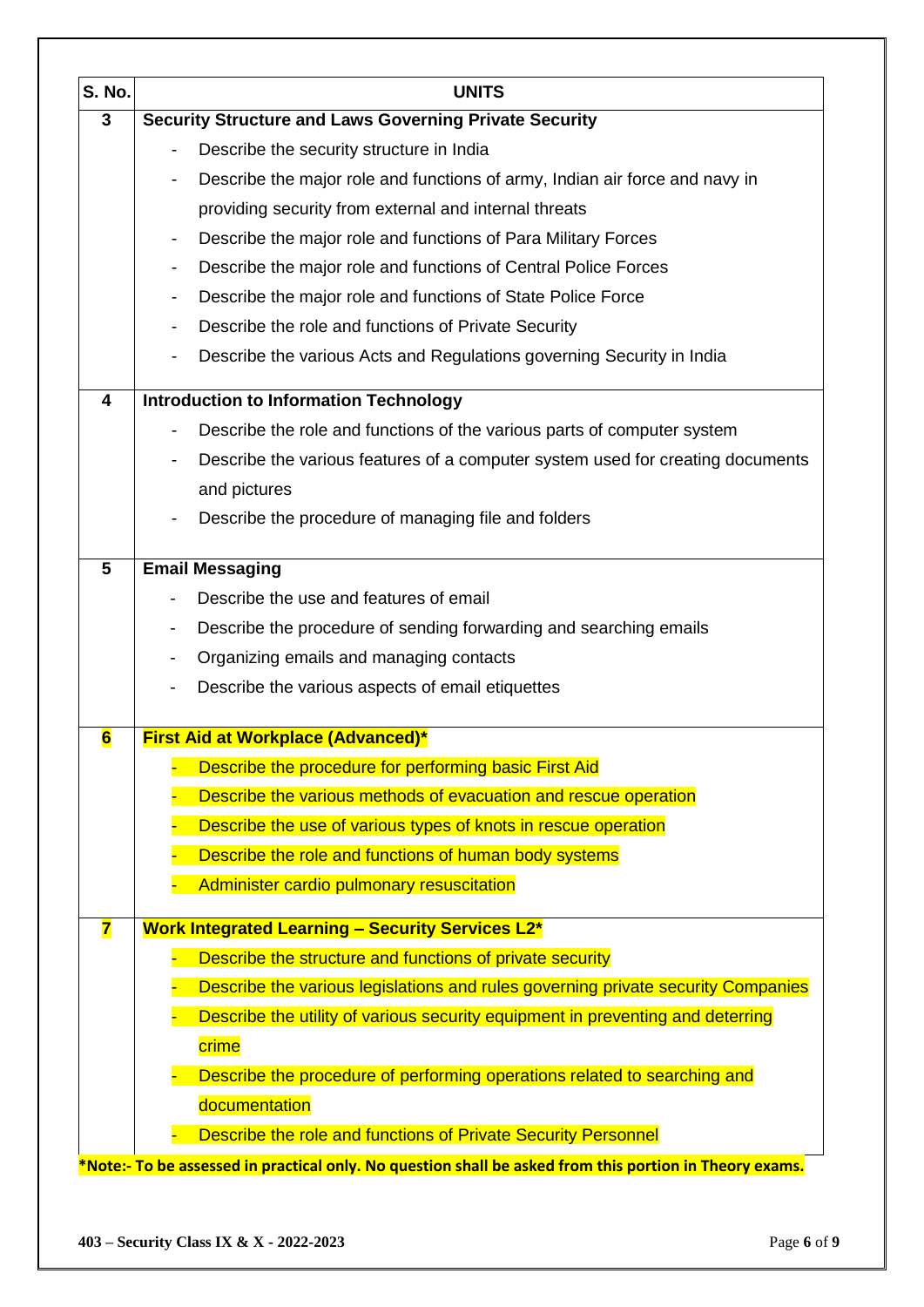## **TEACHING ACTIVITIES**

The teaching and training activities have to be conducted in classroom, laboratory/ workshops and field visits. Students should be taken to field visits for interaction with experts and to expose them to the various tools, equipment, materials, procedures and operations in the workplace. Special emphasis should be laid on the occupational safety, health and hygiene during the training and field visits.

### **CLASSROOM ACTIVITIES**

Classroom activities are an integral part of this course and interactive lecture sessions, followed by discussions should be conducted by trained teachers. Teachers should make effective use of a variety of instructional or teaching aids, such as audio-video materials, colour slides, charts, diagrams, models, exhibits, hand-outs, online teaching materials, etc. to transmit knowledge and impart training to the students.

#### **PRACTICAL WORK IN LABORATORY/WORKSHOP**

Practical work may include but not limited to hands-on-training, simulated training, role play, case based studies, exercises, etc. Equipment and supplies should be provided to enhance hands-on learning experience of students. Only trained personnel should teach specialized techniques. A training plan that reflects tools, equipment, materials, skills and activities to be performed by the students should be submitted by the teacher to the Head of the Institution.

#### **FIELD VISITS/ EDUCATIONAL TOUR**

In field visits, children will go outside the classroom to obtain specific information from experts or to make observations of the activities. A checklist of observations to be made by the students during the field visits should be developed by the teachers for systematic collection of information by the students on the various aspects. Principals and Teachers should identify the different opportunities for field visits within a short distance from the school and make necessary arrangements for the visits. At least three field visits should be conducted in a year.

#### **SKILL ASSESSMENT (PRACTICAL)**

Assessment of skills by the students should be done by the assessors/examiners on the basis of practical demonstration of skills by the candidate, Practical examination allows candidates to demonstrate that they have the knowledge and understanding of performing a task. This will include hands-on practical exam and viva voce. For practical, there should be a team of two evaluators. The same team of examiners will conduct the viva voce.

**Project Work** (individual or group project) is a great way to assess the practical skills on a certain time period or timeline. Project work should be given on the basis of the capability of the individual to perform the tasks or activities involved in the project. Projects should be discussed in the class and the teacher should periodically monitor the progress of the project and provide feedback for improvement and innovation. Field visits should be organised as part of the project work. Field visits can be followed by a small-group work/project work. When the class returns from the field visit, each group might be asked to use the information that they have gathered to prepare presentations or reports of their observations. Project work should be assessed on the basis of practical file or student portfolio.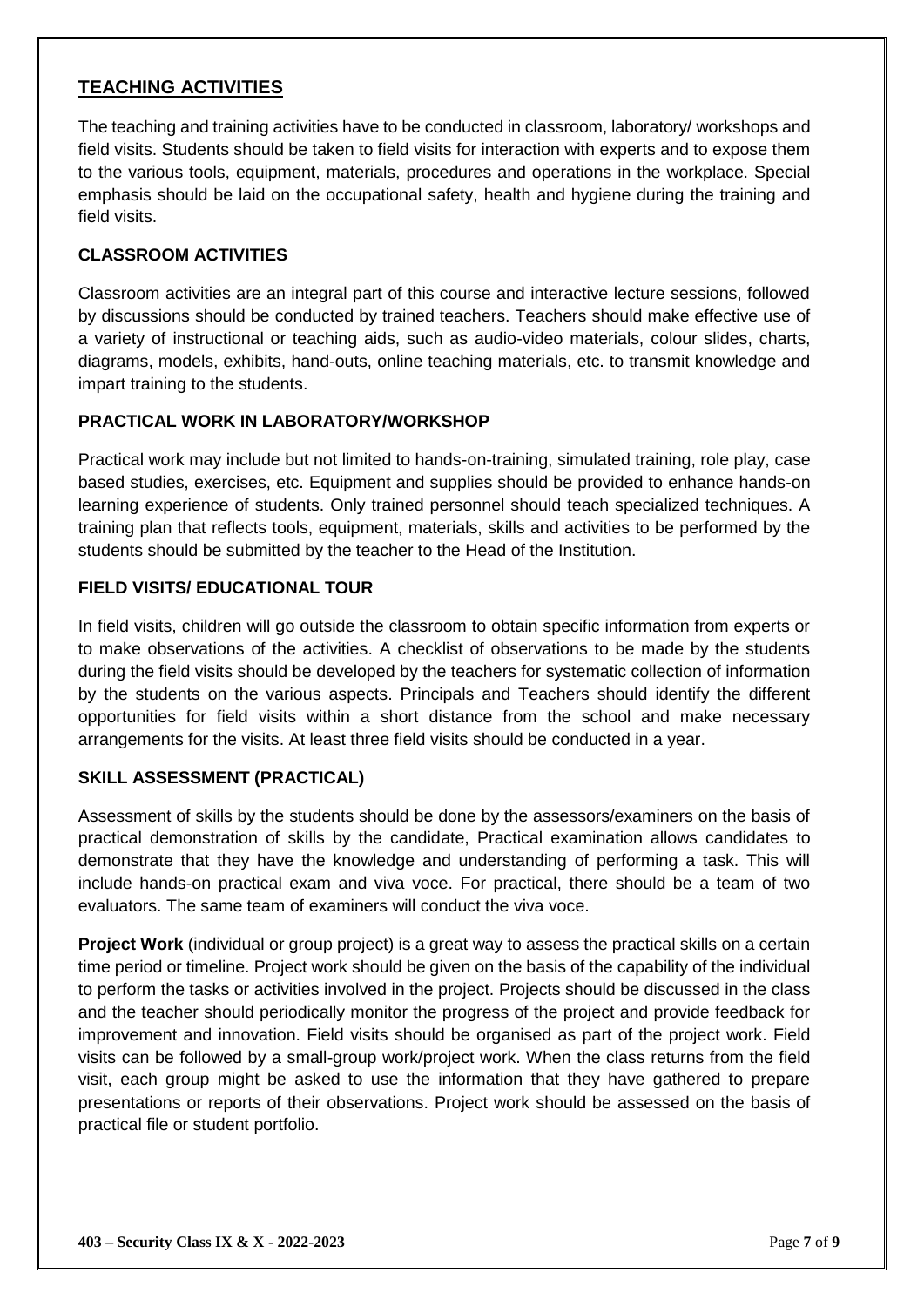**Student Portfolio** is a compilation of documents that supports the candidate's claim of competence. Documents may include reports, articles, photos of products prepared by students in relation to the unit of competency.

**Viva voce** allows candidates to demonstrate communication skills and content knowledge. Audio or video recording can be done at the time of viva voce. The number of external examiners would be decided as per the existing norms of the Board and these norms should be suitably adopted/adapted as per the specific requirements of the subject. Viva voce should also be conducted to obtain feedback on the student's experiences and learning during the project work/field visits.

Assessment of skills by the students should be done by the assessors/examiners on the basis of practical demonstration of skills by the candidate. Practical examination allows candidates to demonstrate that they have the knowledge and understanding of performing a task. This will include hands-on practical exam and viva voce. For practical, there should be a team of two evaluators. The same team of examiners will conduct the viva voce.

**Project Work** (individual or group project) is a great way to assess the practical skills on a certain time period or timeline. Project work should be given on the basis of the capability of the individual to perform the tasks or activities involved in the project. Projects should be discussed in the class and the teacher should periodically monitor the progress of the project and provide feedback for improvement and innovation. Field visits should be organised as part of the project work. Field visits can be followed by a small-group work/project work. When the class returns from the field visit, each group might be asked to use the information that they have gathered to prepare presentations or reports of their observations. Project work should be assessed on the basis of practical file or student portfolio.

**Student Portfolio** is a compilation of documents that supports the candidate's claim of competence. Documents may include reports, articles, photos of products prepared by students in relation to the unit of competency.

Viva voce allows candidates to demonstrate communication skills and content knowledge. Audio or video recording can be done at the time of viva voce. The number of external examiners would be decided as per the existing norms of the Board and these norms should be suitably adopted/adapted as per the specific requirements of the subject. Viva voce should also be conducted to obtain feedback on the student's experiences and learning during the project work/field visits.

## **ORGANISATION OF FIELD VISITS/ EDUCATIONAL TOURS**

In a year, at least 3 field visits/educational tours should be organised for the students to expose them to the activities in the workplace.